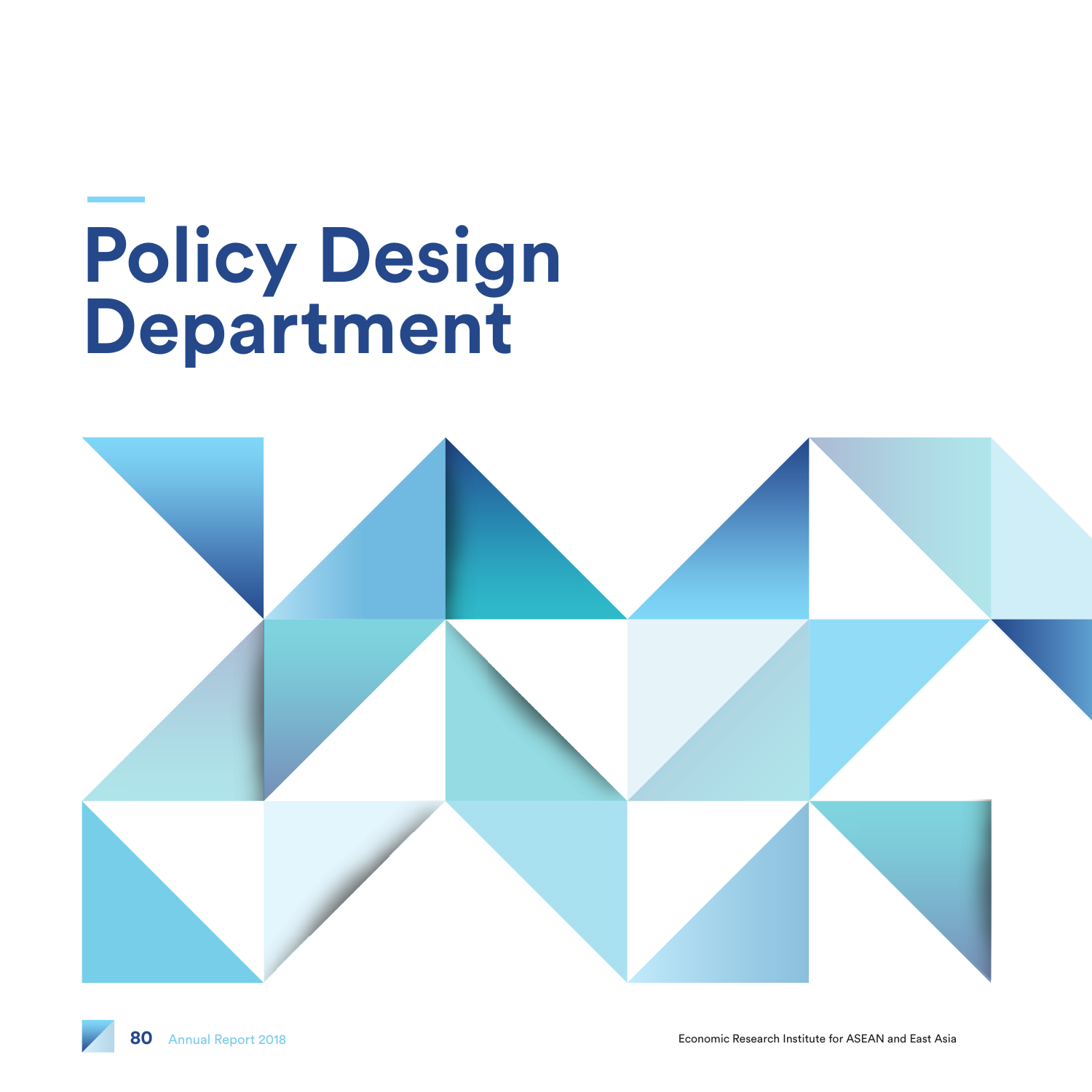

In 2018, the Policy Design Department (PDD) had a fruitful year in terms of policy research and support for medium- and longer-term development and economic integration of ASEAN and the East Asia region, and for greater connectivity of Asia, Europe, and beyond. The PDD conducted several activities, both on traditional areas of trade and economic cooperation and on issues that are fast becoming new frontiers of growth and economic integration. PDD has been also spearheading policy research on intra-regional and inter-regional connectivity and supporting a policy consensus on treating connectivity as a driver of sustainable and strategic engagement between ASEAN and East Asia, Europe, the United States, and Canada.

## A. Regional Comprehensive Economic Partnership

Supporting the task of RCEP negotiations for the early conclusion of the RCEP was given high priority in 2018. PDD supported the RCEP negotiations through committed policy and research inputs for the Chair of the RCEP Trade Negotiating Committee (TNC Chair), especially in the areas of trade in goods (tariff modality) and rules of origin (ROO), to address some of the key issues in the negotiations.

In 2018–2019 (until the time of reporting), PDD supported eight rounds of RCEP negotiations. The RCEP will be intensifying the negotiations and convening intersessional meetings in 2019 to comply with the mandate from the Ministerial meeting in Singapore in 2018, and the PDD will continue to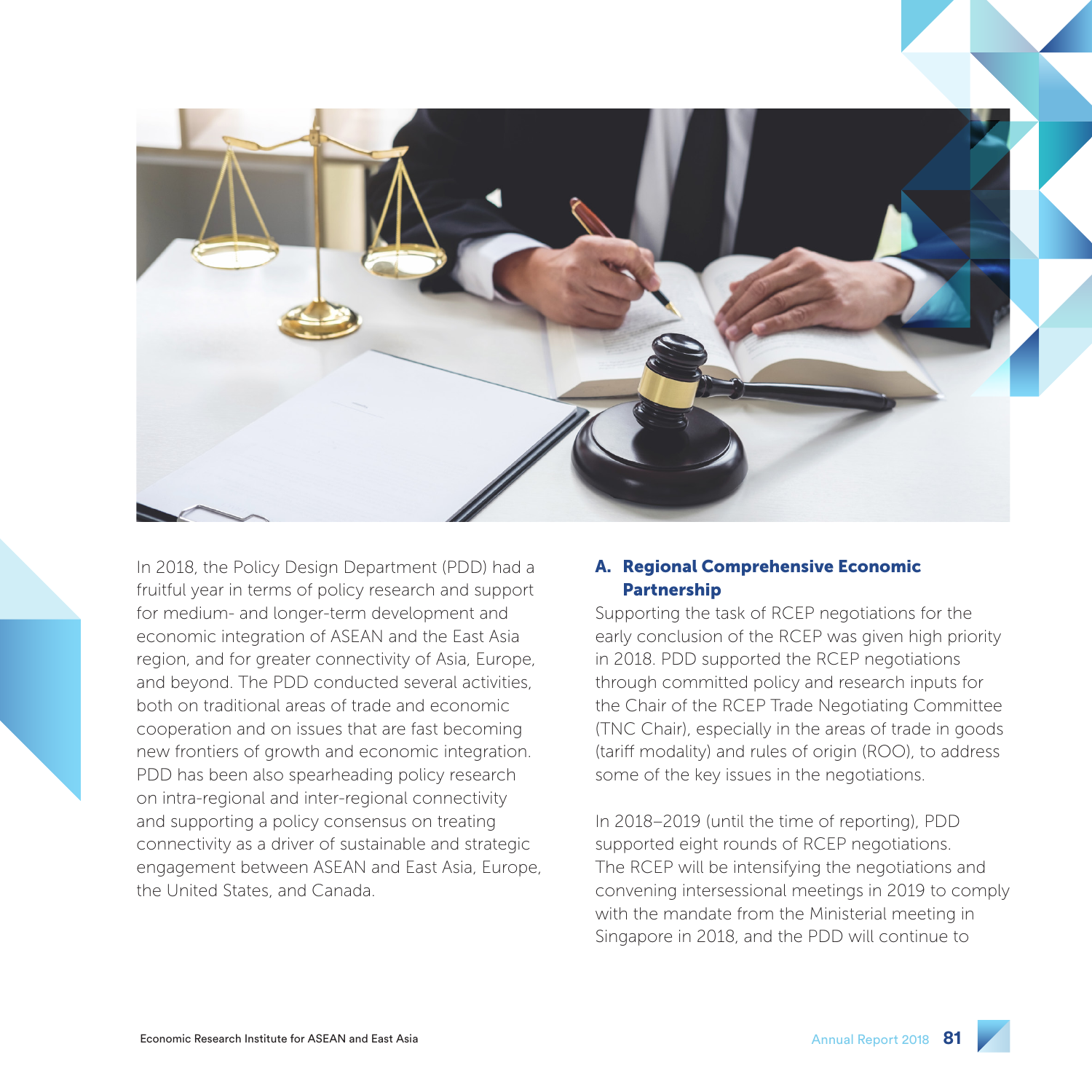provide policy and research support for the RCEP negotiations.

ERIA made a presentation on 'Regional Comprehensive Economic Partnership (RCEP), Changing International Order and the Future of East Asian cooperation, East Asian Summit and East Asian Cooperation' in an International Forum in Beijing.

### B. ASEAN Vision 2040: Support to ASEAN Chair Thailand

The PDD collaborated with the Research Department and external academic and policy resource persons to write a base document on ASEAN Vision 2040 for Thailand's chairmanship of ASEAN. The economic, geopolitical, and technological landscape has changed tremendously since the adoption of ASEAN community Vision 2025. To support ASEAN in developing the ASEAN Vision 2040, the study assesses the challenges ASEAN faces and sets out a vision for the next 2 decades and the strategies to achieve it. The study addresses the importance and necessity of the ASEAN community preparing itself for the fast changing economics and geopolitics in the wider region as well as the fast-developing digital revolution and new industrial revolution. It recommends strategies for adjusting to and benefiting from economic and technological transformations that are under way or emerging worldwide. The preliminary version of the study document was shared with AMS at the ASEAN Foreign Ministers Meeting in January 2019.

## C. Non-Tariff Measures and Regulatory Management Studies

The PDD collaborated with the Research Department to update the ASEAN NTM database in consultation with the NTM Focal Points of the governments. The updated version of the ASEAN non-tariff measures (NTMs) will be uploaded in March 2019. The results of the NTM database were presented to the ATF JCC in January 2019 and the full report will be presented in April 2019.

As part of the request from the ATFJCC, PDD will also be collaborating with the Research Department in devising a methodology and approach to manage existing NTMs in ASEAN. This methodology will complement the Guidelines for the Implementation of ASEAN Commitment on Non-Tariff Measures on Goods endorsed by ASEAN Ministers.

On NTMs, the PDD also engaged with ASEAN Business Advisory Council (ABAC) and is currently working on a template for just a few tariff lines and NTMs by AMS to support ABAC to understand what kind of further analysis needs to be undertaken to make the best use of the ERIA NTM database.

The PDD has undertaken a baseline Study on Regulatory Management System (RMS) to provide a mapping exercise of the development of RMS in AMS and its initiatives in streamlining regulations and administrative processes and practices, and identify the challenges facing the AMS in the implementation of the Good Regulatory Practices (GRP) Core Principles. The study's related survey will be administered through the ASEAN process (i.e. through HLTF–EI focal points and the ASEAN Secretariat). The study is a work in progress and will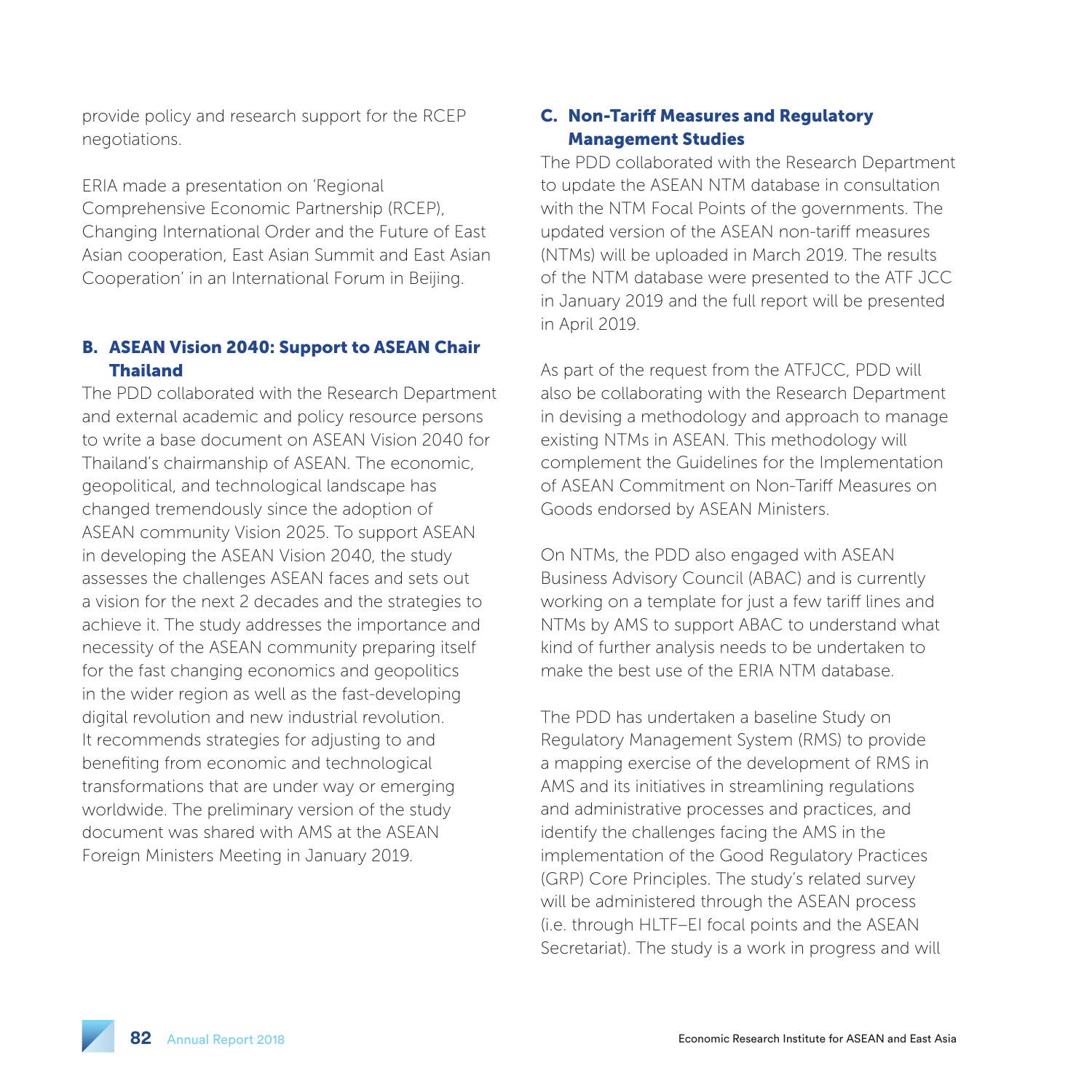provide suggestions for the way forward towards the institutionalisation of GRP in the country.

#### D. ASEAN Summit Meetings

PDD presented a paper to the East Asia Summit Economic Ministers Meeting (EAS EMM) on the current economic and strategic challenges facing the region, entitled 'Regional Economic Integration: Managing the Challenges of Emerging Trade and Investment Issues'. The presentation emphasised that ASEAN and East Asia could continue to grow provided the trade momentum holds and domestic reforms continue. This entails keeping markets open, especially in the area of services where there are great opportunities for collaboration, innovation, and value-adding across a wide swathe of ASEAN and East Asian industries and economies. In addition, economic performance in the region would be boosted by greater regulatory and policy transparency, predictability, and coherence, as well as cooperative and collaborative management of the challenges and opportunities of the new and emerging technologies.

The Ministers were updated on ERIA's research and policy support activities. ERIA also celebrated its 10th anniversary with the Economic Ministers and their representatives.

## E. Connectivity

PDD has been working on physical and institutional aspects of connectivity in ASEAN and East Asia, as well as between Asia and Africa, and Asia and Europe. 2018 was the Asia–Europe Summit meeting year with EU as the chair. To support the ASEM Summit and the European External Action Service (EEAS) of the

European Commission, ERIA prepared the 'Brussels Report on Strengthening Asia–Europe Connectivity: Drawing Synergy from Global Development and Governance Programmes.' ERIA also supported the ASEM Pathfinders Group on Connectivity (APGC) in developing an Inventory of ASEM Connectivity activities. The inventory was presented to the Senior Officials' Meeting to draw up the plans for tangible areas of cooperation in connectivity (TACC) in ASEM. ERIA also supported the Joint Research Center (JRC) of the European Commission in developing the ASEM Sustainable Connectivity Monitor 2018, which was launched at the ASEM Summit.

ERIA continued working on connecting the connectivities in the Indo–Pacific region jointly with stakeholders such as Indonesia, India, Organisation for Economic Co-operation and Development (OECD), European Union (EU), and ASEAN, setting out the connectivity mapping in the Indo–Pacific. In particular, ERIA has supported the task of the Ministry of Foreign Affairs of Indonesia in developing the Report on 'Indo–Pacific Cooperation: Towards a Peaceful, Prosperous, and Inclusive Region', which was presented to the Ministerial meeting in Jakarta on 20 March 2019.

## F. Blue Economy

The Blue Economy concept is viewed as an alternative economic model for sustainable development that puts the oceans at the centre of this approach. This is in line with Goal 14 of the 2030 Agenda for Sustainable Development which focuses on the conservation and sustainable use of oceans, seas, and marines resources. In Southeast Asia, the maritime sector is very important for logistics and transportation, economic resources, environmental

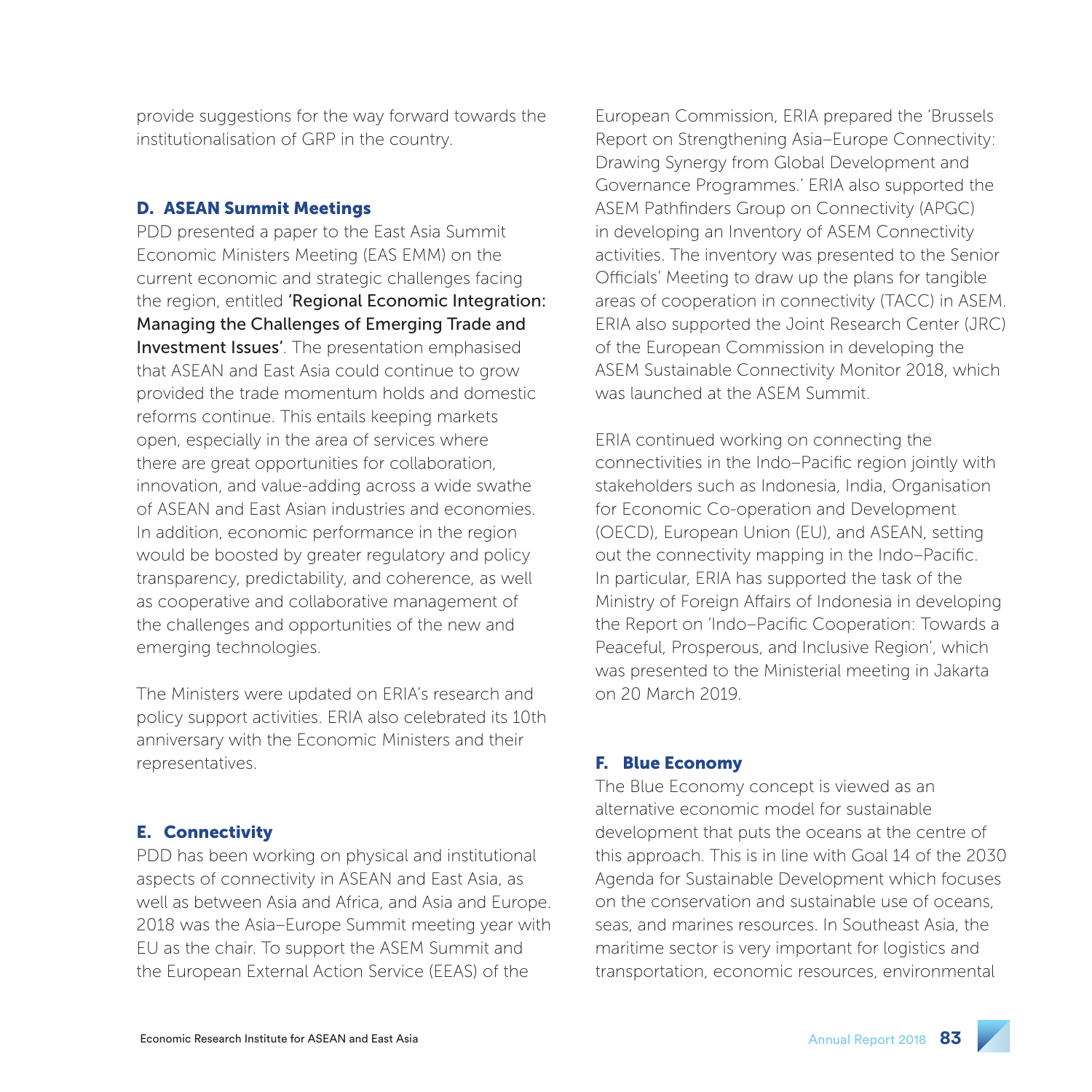sustainability, and sovereignty. Connectivity between AMS with India is essential in many ways, given their potential in the blue economy, their economic size, geographical location, sea–land connectedness, and trade relations.

ERIA presented the findings of the Second ASEAN– India Blue Economy Workshop to H.E. Mrs Sushma Swaraj, Minister of External Affairs, India in New Delhi on 22 July 2018. The workshop was held the day before the Delhi Dialogue X in New Delhi. This workshop was of particular significance for the Delhi Dialogue's theme of maritime cooperation, as the workshop presented specific recommendations on how to strengthen the links between India and ASEAN on maritime issues, such as security, commerce, and port development.



#### G. Industrialisation and SMEs

ERIA was invited by the Bappenas, Indonesia to conduct intensive research and public consultations to review the performance of the Indonesian manufacturing sector, and come up with future action plans for Indonesia. The project produced a number of comprehensive updates on issues affecting Indonesia's manufacturing, such as energy supply for industry, mapping of technology adoption by industries, export determinants, Indonesia's participation in international production networks, etc. These updates are being used as material for an academic paper on a medium-term development plan for Indonesia. Ministry of Planning/Bappenas has adapted the proposed framework for a revitalisation of Indonesian manufacturing. ERIA researchers were also invited by Bank of Indonesia and Fiscal Policy Agency to present the project's model for 'export modelling'. Two reports, a policy paper version (for Bappenas), as reference for the official medium-term development plan, and the 'Indonesia Manufacturing Review' will follow.

*The Lao PDR at the Crossroads: Industrial Development Strategies 2016−2030* was produced by ERIA and the Ministry of Industry and Trade (MOIC) of Lao PDR. The study stressed that transformation of Lao PDR is crucial not only for its industrial development, but also for accelerating the economic growth of the whole Mekong region. In this context, Lao PDR and Viet Nam concluded a memorandum on the Hanoi–Vientiane Expressway (HVE). The Lao PDR government has approved the creation of a working group by ERIA and the Ministry of Public Works and Transport (MPWT) to study the HVE with a view to its early completion. This working group aims to: (i) explore the possibility of designating the route between Hanoi and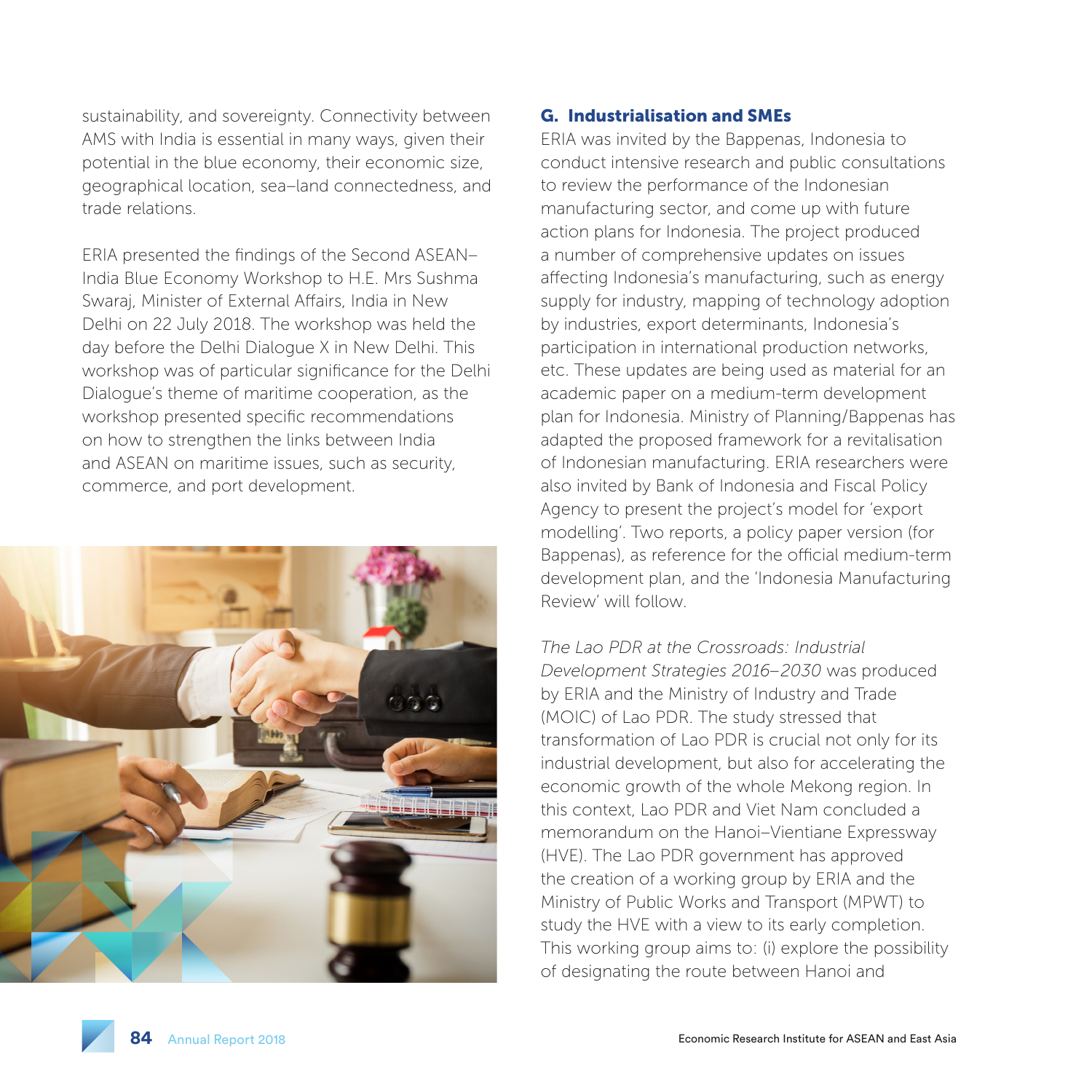Vientiane as a 'corridor' in the Greater Mekong Subregion (GMS) to obtain finance from the Asian Development Bank (ADB), the World Bank, and other international public financial institutions; (ii) illustrate impacts on economies and industries of Lao PDR and surrounding countries such as China, Japan, Thailand, and Viet Nam, through the formation of a 'Hanoi−Vientiane−Bangkok Industrial Corridor'; and (iii) suggest appropriate sharing of construction costs of the expressway amongst stakeholders. The ERIA–MPWT working group complements the study by the Japan International Cooperation Agency (JICA) of the HVE by focusing on how the Lao PDR and neighbouring countries can benefit from the expressway by leveraging industrial networks. ERIA's study on the Hanoi–Vientiane Expressway will analyse the economic and industrial impacts from the perspective of global value chains and production networks developed in the Mekong region.

As a follow up to the implementation of *The Lao PDR at the Crossroads: Industrial Development Strategies 2016*—*2030*, ERIA, Ministry of Industry and Commerce (MOIC) of Lao PDR and National Institute of Economic Research (NERI) are part of the follow-up mechanism managed by both ERIA and MOIC in support of JICA, the Japan External Trade Organization (JETRO), AEM—METI Economic and Industrial Cooperation Committee (AMEICC), and other relevant agencies such as the ADB. For this, for working groups on (i) agriculture and food processing, (ii) labour-intensive industries (especially garment), (iii) SMEs, and (iv) industrial estates have been set up. ERIA is supporting the tasks of the working groups as they prepare reports on the progress of the national development plan and tasks delegated to the working groups.

ERIA supported the ASEAN connectivity programme by conducting a study on Micro, Small, and Medium Enterprise Participation in the Digital Economy. The results were submitted to the ASTF SME in December 2018.

ERIA and OECD jointly produced the ASEAN SME Policy Index ASPI 2018, which was published jointly by OECD and ERIA and launched on 1 September 2018 at the 50th AEM meeting in Singapore. The policy index was acknowledged by the 51st ASEAN Foreign Ministers' Meeting in Singapore on 2 August 2018. The survey of policies supporting SMEs in their export of services remains to be completed and is expected to be ready by July 2019.

## H. ASEAN Seamless Trade Facilitation Indicators (ASTFI) and ASEAN Trade Transactions Cost

ERIA completed the ASFTI Baseline Study and submitted it to ASEAN Secretariat in early August 2018. The completion of ASEAN Seamless Trade Facilitation Indicators (ASTFI) Baseline Study was welcomed by the Ministers during the 50th ASEAN Economic Minister meeting in August 2018. Following the results of the ASTFI work, the PDD is preparing questionnaires on Time Release Study (TRS), time to permit approval, and dwell time as a basis to proceed to the ASEAN Trade Transactions Cost (TTC) baseline study. Seven AMS have completed their TRS and results from three AMS are awaited. The report is expected to be finished by June 2019 after which the TRS questionnaire used by AMS will be refined as part of the TTC baseline study.

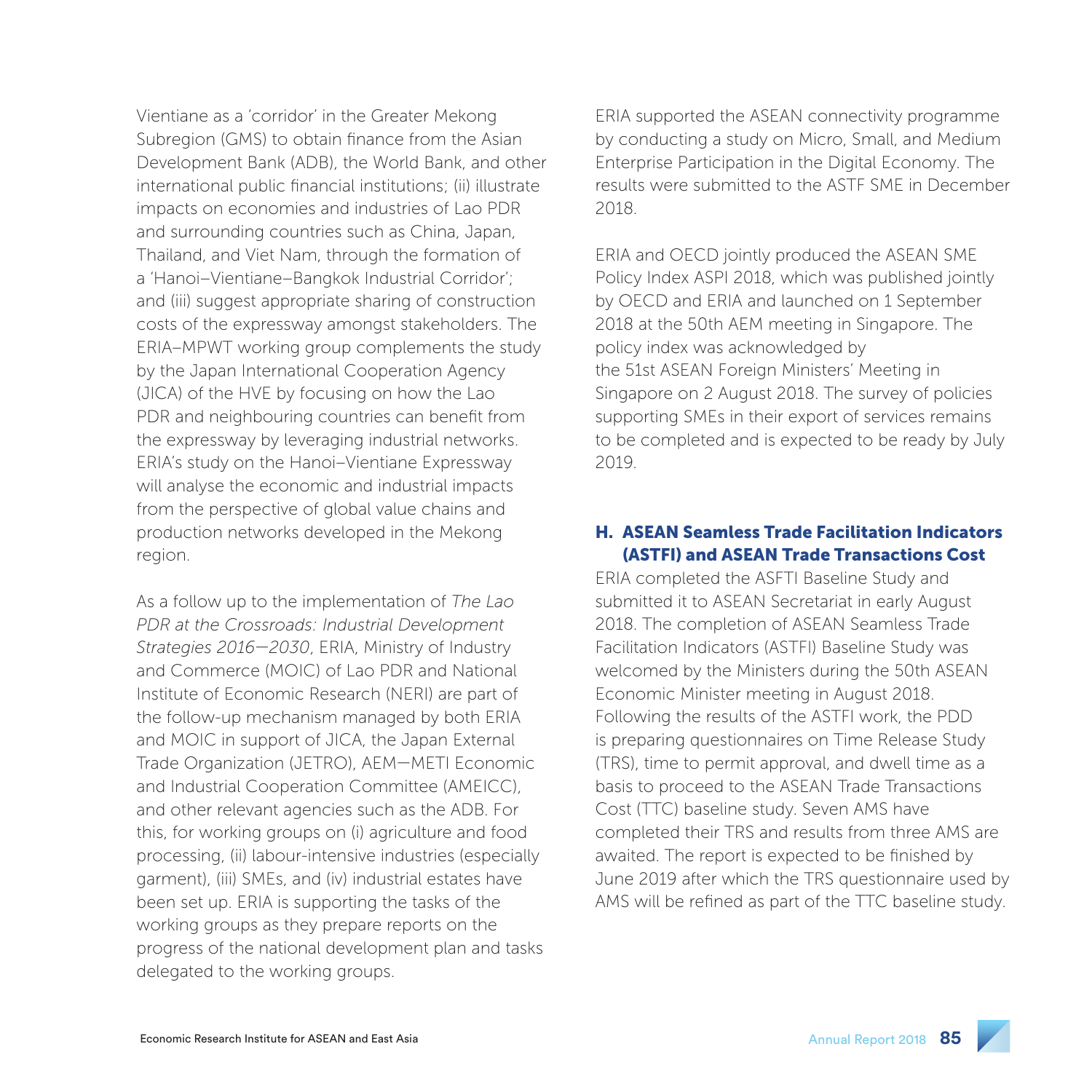## I. Support of EAS Members and their Dialogue **Partners**

The PDD of ERIA has been supporting several policy and research initiatives of EAS member countries and the Dialogue Partners of EAS. In this regard, ERIA was requested by the ASEAN–Russia meeting to develop a policy paper on deepening of ASEAN–Russia economic relations. The PDD and Russia Foreign Trade Academy (RFTA) jointly developed the report for the ASEAN–Russia SEOM meeting. The report suggests several avenues of trade and economic cooperation between the two partners, and lays out the scope for deepening their economic relations. The report has been accepted by the economic officials meeting.

PDD completed the research to establish the feasibility of a Canada–ASEAN FTA and Eurasian Economic Union (EAEU)–Cambodia FTA. Following these two studies, other prospective partners such as the EU have shown an interest in similar policy research.

ERIA is working with MOFA of Vietnam on policy research on 'Enhancing Productivity of Domestic Private Firms – Boosting Linkages and Digitalization'. This research aims to analyse the current status of the Vietnamese economy and recommend a conceptual framework for future development with a focus on the performance of domestic private firms and their connection with the foreign direct investment sector.

#### J. Collaboration with Multilateral Organisations

The PDD has worked with and contributed to the proceedings of the G20 in Buenos Aires in 2018. ERIA's contribution to the policy brief on 'World

of Work in the 4th Industrial Revolution: Inclusive and Structural Transformation for a Better Africa' was mentioned in the T20's recommendation to the Chair of the G20. For the 2019 G20, the PDD is preparing policy briefs for the chair of the G20 through two task forces of T20 on the subtheme of Industrialization and ICT in Africa and *Industrialization and Employment Led Growth in Digital Economy*.

The PDD of ERIA was invited to the annual meeting of the Asian Infrastructure Investment Bank (AIIB), held in Mumbai in June 2018. ERIA moderated a high-level panel workshop on 'Advancing Together: ASEAN Infrastructure Development'. The high-level panel consisted of Mr. Carlos Dominguez, Secretary, Department of Finance, Philippines; Mr. Heng Swee Keat, Minister of Finance, Singapore; Mr. Bambang Brodjonegoro, Minister of National Development Planning, Indonesia; Ms. Preeti Saran, Secretary (East), Ministry of External Affairs, India; and Mr. Kevan Watts, Vice Chairman, Global Banking, HSBC. The workshop discussed the strategic directions of ASEAN in the new global environment; (ii) strategic and vital infrastructure required to advance the fast growth of ASEAN; (iii) a possible approach and roadmap for advancing ASEAN infrastructure development; and (iv) expectations of AIIB concerning ASEAN's infrastructure development.

PDD has also supported the OECD in its preparatory work for the G20 in Trade and Agriculture matters. PDD contributed to the OECD reports through findings from ASEAN and East Asia, and ERIA's research and policy support activities.

PDD participated in the Asia–Pacific Forum organised jointly by the Japan Economic Foundation and